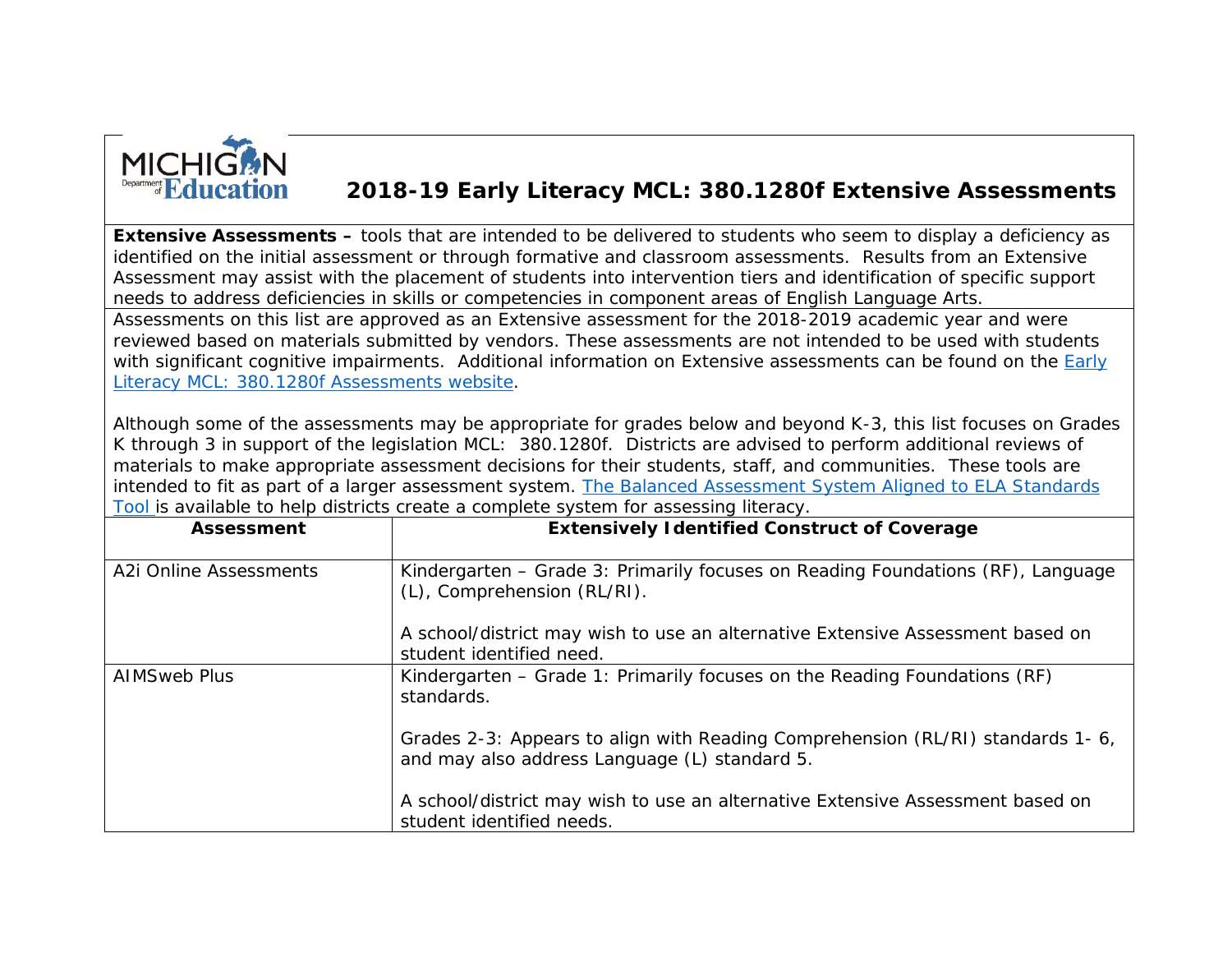| AIMSweb                                                      | Test of Early Literacy (TEL): Partially assesses Reading Foundations (RF)                                                         |
|--------------------------------------------------------------|-----------------------------------------------------------------------------------------------------------------------------------|
|                                                              | Reading CMB (R-CBM): Appears to primarily assess some RF standards                                                                |
|                                                              | Written Expression CBM (WE-CBM): Appears to assess Language (L) standards L1<br>and L <sub>2</sub>                                |
|                                                              | Spelling CBM (S-CBM): Appears to assess standard L2                                                                               |
|                                                              | A school/district may wish to use an alternative Extensive Assessment based on<br>student identified needs.                       |
| Developmental Reading<br>Assessment- 2 <sup>nd</sup> Edition | Levels up to 24: Appears to primarily assess Reading Foundations (RF) skills                                                      |
| (DRA2)                                                       | Level above 24: Appears to assess Reading Comprehension (RL/RI) skills                                                            |
|                                                              | Word Analysis: Appears to assess RF skills when used as prescribed for                                                            |
|                                                              | Kindergarten - Grade 1 and under-achieving students in Grades 1-3.                                                                |
|                                                              | A school/district may wish to use an alternative Extensive assessment based on<br>student identified needs.                       |
| DIBELS Deep Comprehension,<br>Fluency, and Oral Language     | Appears to assess Reading Foundations (RF), Reading Comprehension (RL/RI)<br>standards 1-3, and Language (L) primarily standard 1 |
| (DCFOL)                                                      | A school/district may wish to use an alternative Extensive assessment based on<br>student identified needs.                       |
| <b>DIBELS Deep Phonemic</b><br>Awareness, Word Reading, and  | Appears to assess Reading Foundation (RF) skills and standards                                                                    |
| Decoding                                                     | A school/district may wish to use an alternative Extensive assessment based on<br>student identified needs.                       |
| <b>DIBELS Next</b>                                           | Kindergarten: Primarily measures Reading Foundation (RF) standards and partially<br>measures Language (L) standards               |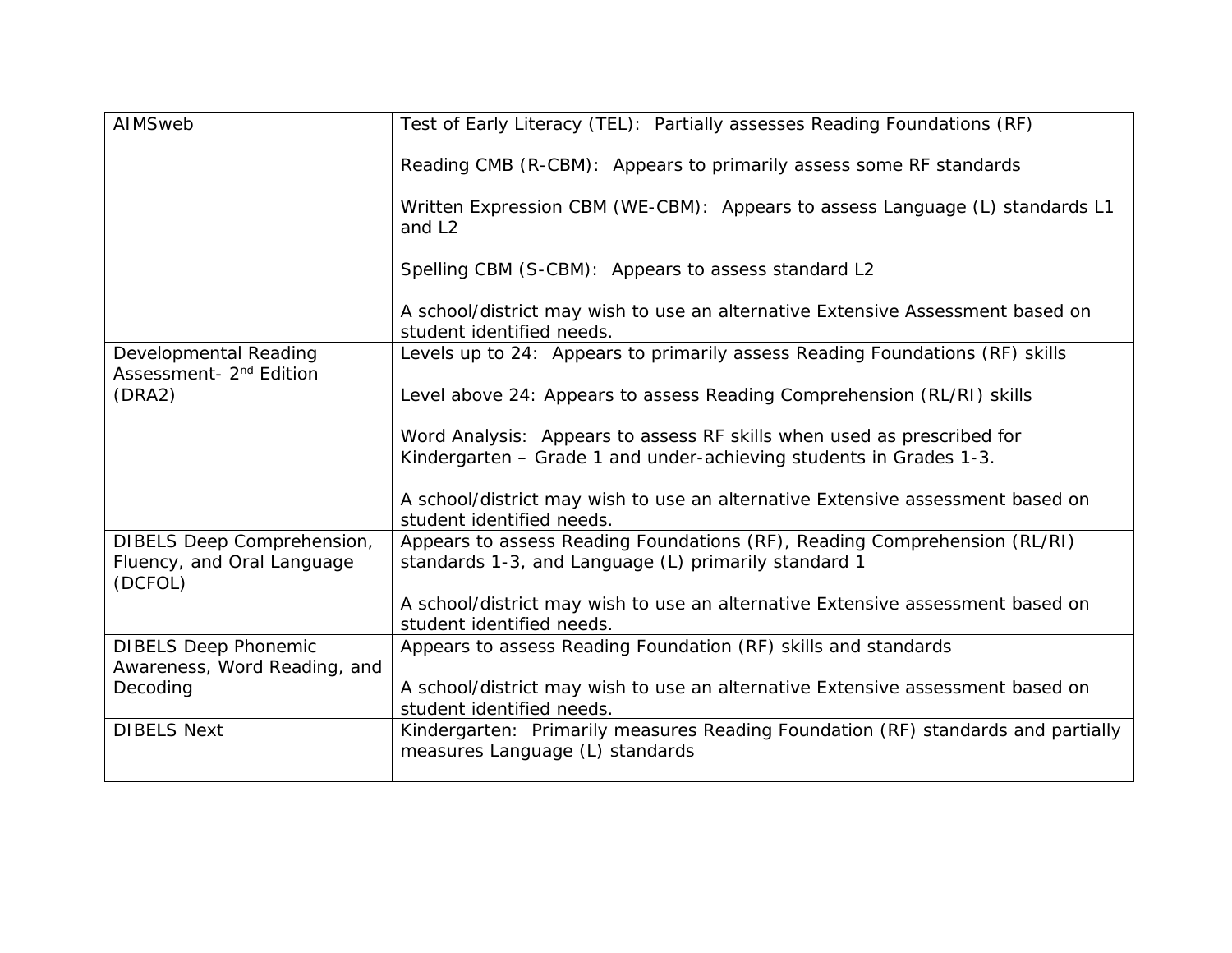|                            | Grade 1: Primarily assess RF standards with some assessment of L standards. The<br>assessment may also measure a portion of the Reading Comprehension (RL/RI)<br>skills through oral reading fluency.<br>Grade 2: Appears to measure RF standards and a majority of RL/RI and L<br>standards.<br>Grade 3: Appears to measure the ELA standards broadly. Writing and Listening are |
|----------------------------|-----------------------------------------------------------------------------------------------------------------------------------------------------------------------------------------------------------------------------------------------------------------------------------------------------------------------------------------------------------------------------------|
|                            | not assessed.<br>A school/district may wish to use an alternative Extensive assessment based on<br>student identified needs.                                                                                                                                                                                                                                                      |
| <b>DIBELS Next Survey</b>  | Kindergarten - Grade 3: Addresses Reading Foundation (RF) standards for fluency<br>only. Only for students that scored below grade level on DIBELS Next.<br>A school/district may wish to use an alternative Extensive assessment based on                                                                                                                                        |
|                            | student identified needs.                                                                                                                                                                                                                                                                                                                                                         |
| <b>Edmentum Exact Path</b> | Kindergarten - Grade 3: Appears to primarily assess Reading Foundations (RF),<br>Reading Comprehension (RL/RI), and Language (L) standards.                                                                                                                                                                                                                                       |
|                            | A school/district may need to supplement in the following areas: Writing (W) and<br>Listening (SL) standards.                                                                                                                                                                                                                                                                     |
| FastBridge aReading        | Kindergarten: Appears to focus on the Reading Foundations (RF) standards.                                                                                                                                                                                                                                                                                                         |
|                            | Grade 1 - 2: Appears to heavily align to the RF and Language (L) standards with<br>partial alignment to Reading Comprehension standards (RL).                                                                                                                                                                                                                                     |
|                            | Grade 3: Appears to align to RF, L, and Reading Comprehension (RL/RI) standards<br>(RL/RI standard 1-3).                                                                                                                                                                                                                                                                          |
|                            | A school/district may wish to use an alternative Extensive assessment based on<br>student identified needs.                                                                                                                                                                                                                                                                       |
| FastBridge FAST CBMreading | Appears to align to the Reading Foundations (RF) standards.                                                                                                                                                                                                                                                                                                                       |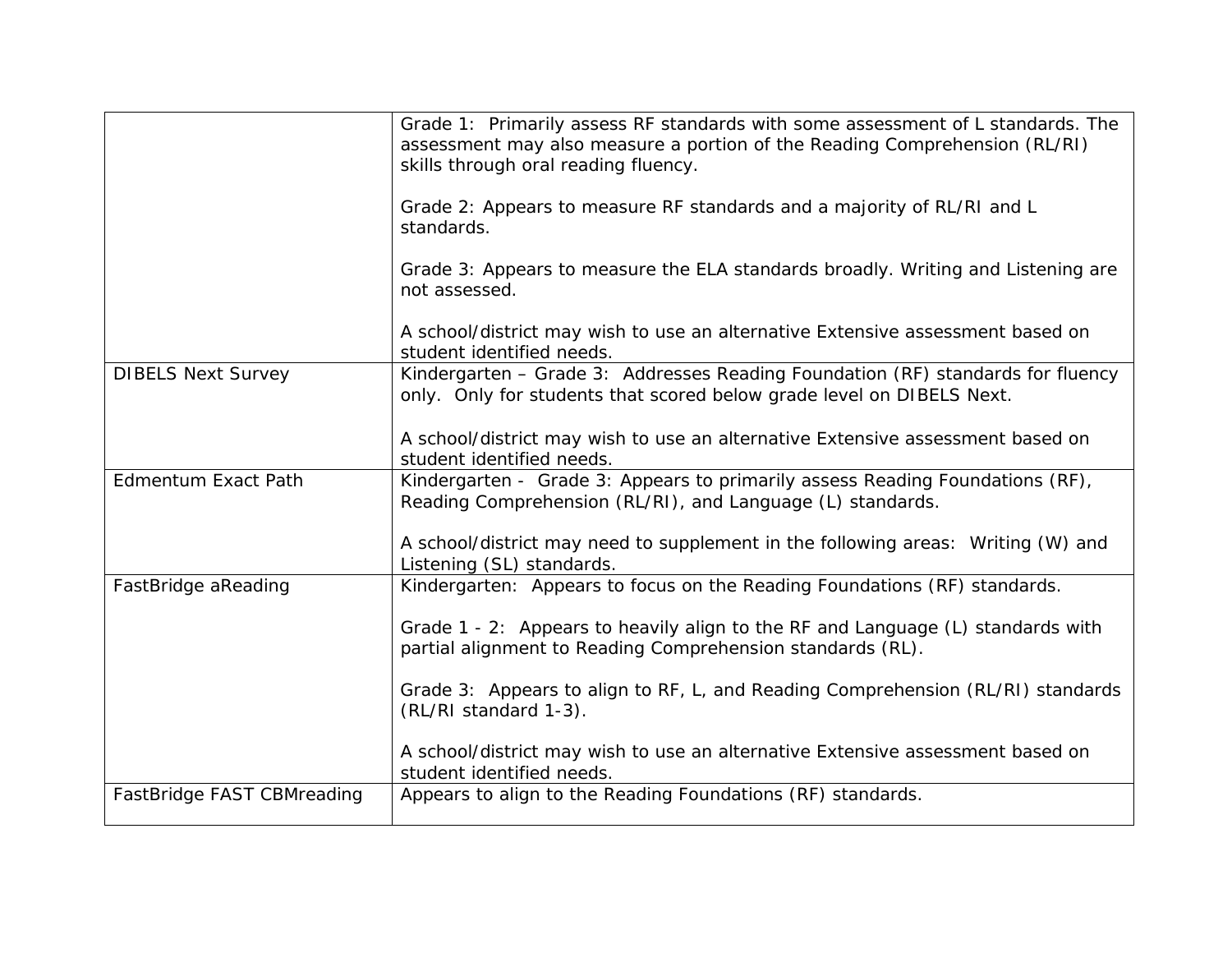|                                              | A school/district may wish to use an alternative Extensive assessment based on<br>student identified needs.                           |
|----------------------------------------------|---------------------------------------------------------------------------------------------------------------------------------------|
| FastBridge FAST earlyReading                 | Appears to be an assessment for students in Kindergarten and Grade 1 and is                                                           |
| (composite)                                  | aligned to the Reading Foundations (RF) standards.                                                                                    |
|                                              |                                                                                                                                       |
|                                              | A school/district may wish to use an alternative Extensive assessment based on<br>student identified needs.                           |
| Fountas & Pinnell Benchmark                  | The current documentation submitted for this assessment mentions "fluency" and                                                        |
| <b>Assessment System</b>                     | "reading comprehension". However, depth and alignment was difficult to                                                                |
|                                              | determine. In addition, information on text complexity is unclear at this time.                                                       |
|                                              | A school/district may wish to use an alternative Extensive Assessment based on                                                        |
|                                              | student identified needs.                                                                                                             |
| <b>Iowa Assessments- Core</b>                | Grades 1 – 3: Appears to assess Comprehension (RL/RI) and Reading Foundations                                                         |
| Version                                      | (RF) standards.                                                                                                                       |
|                                              |                                                                                                                                       |
|                                              | A school/district may wish to use an alternative Extensive assessment based on<br>student identified needs.                           |
| i-Ready Diagnostic Reading                   | Appears to align with the Reading Foundations (RF), Reading Comprehension                                                             |
| Assessment                                   | (RL/RI) and Language (L) standards                                                                                                    |
|                                              |                                                                                                                                       |
|                                              | A school/district may wish to use an alternative Extensive assessment based on                                                        |
|                                              | student identified needs.                                                                                                             |
| Lexia RAPID Assessment                       | Kindergarten - Grade 2: Appears to align with Reading Foundations (RF), Reading<br>Comprehension (RL/RI), and Language (L) standards. |
|                                              |                                                                                                                                       |
|                                              | Grade 3: Appears to align with RL/RI and L standards.                                                                                 |
|                                              |                                                                                                                                       |
|                                              | A school/district may wish to use an alternative Extensive Assessment based on                                                        |
|                                              | student identified needs.                                                                                                             |
| Michigan Literacy Progress<br>Profile (MLPP) | The MLPP appears to assess Reading Foundations (RF) standards.                                                                        |
|                                              | A school/district may wish to use an alternative Extensive Assessment based on                                                        |
|                                              | student identified needs.                                                                                                             |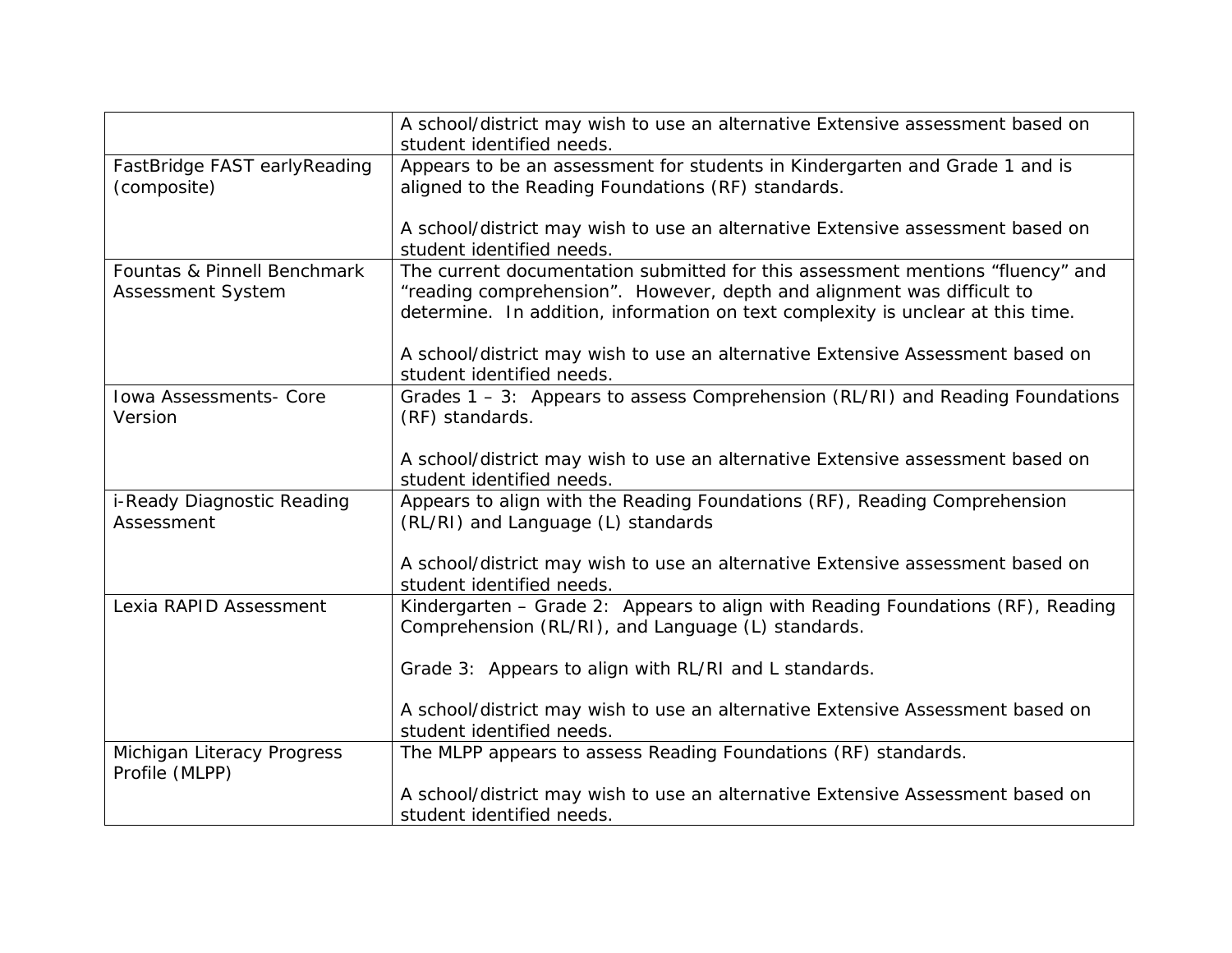| <b>Next Step Guided Reading</b>                                                                     | Kindergarten - Grade 3: Appears to align with Reading Foundations (RF) and<br>Reading Comprehension (RL/RI).                                                                                                  |
|-----------------------------------------------------------------------------------------------------|---------------------------------------------------------------------------------------------------------------------------------------------------------------------------------------------------------------|
|                                                                                                     | A school/district may wish to use an alternative Extensive Assessment based on<br>student identified needs.                                                                                                   |
| <b>NWEA Map Growth</b><br>(formerly NWEA MAP System)<br>(Survey with Goals test and<br>Survey test) | Kindergarten - Grade 3: Appears to be a large focus on the Reading Foundations<br>(RF) and Language (L) standards. Also, indicates that Language score includes<br>Writing Process and Composition Structure. |
|                                                                                                     | A school/district may wish to use an alternative Extensive Assessment based on<br>student identified needs.                                                                                                   |
| <b>NWEA MAP Growth K-2</b><br>(formerly NWEA Map for<br>Primary Grades (MPG)                        | Primarily focuses on the Reading Foundation (RF) and Language (L) standards with<br>some emphasis on Writing (W) and Reading Comprehension (RL/RI) standards.                                                 |
| System) (Survey with Goals<br>test, Screening test, and Skills<br>Checklist)                        | A school/district may wish to use an alternative Extensive Assessment based on<br>student identified needs.                                                                                                   |
| <b>NWEA Skills Checklist</b>                                                                        | Appears to be an appropriate Extensive assessment of the Reading Foundations<br>(RF) standards when used alone (not part of the larger system)                                                                |
|                                                                                                     | A school/district may wish to use an alternative Extensive Assessment based on<br>student identified needs.                                                                                                   |
| Observation Survey of Early<br>Literacy Achievement                                                 | Appears to primarily assess the Reading Foundations (RF) standards.                                                                                                                                           |
|                                                                                                     | A school/district may wish to use an alternative Extensive Assessment based on<br>student identified needs.                                                                                                   |
| 95 Percent Group's Phonics<br>Screener for Intervention (PSI)                                       | Grades 2 and 3: Appears to focus on Reading Foundations (RF) standards for<br>phonics only.                                                                                                                   |
|                                                                                                     | A school/district may wish to use an alternative Extensive assessment based on<br>student identified needs.                                                                                                   |
| Predictive Assessment of<br>Reading (Red-e Set Grow)                                                | Kindergarten - Grade 3: Appears to have an alignment with the Reading<br>Foundations (RF) standards.                                                                                                          |